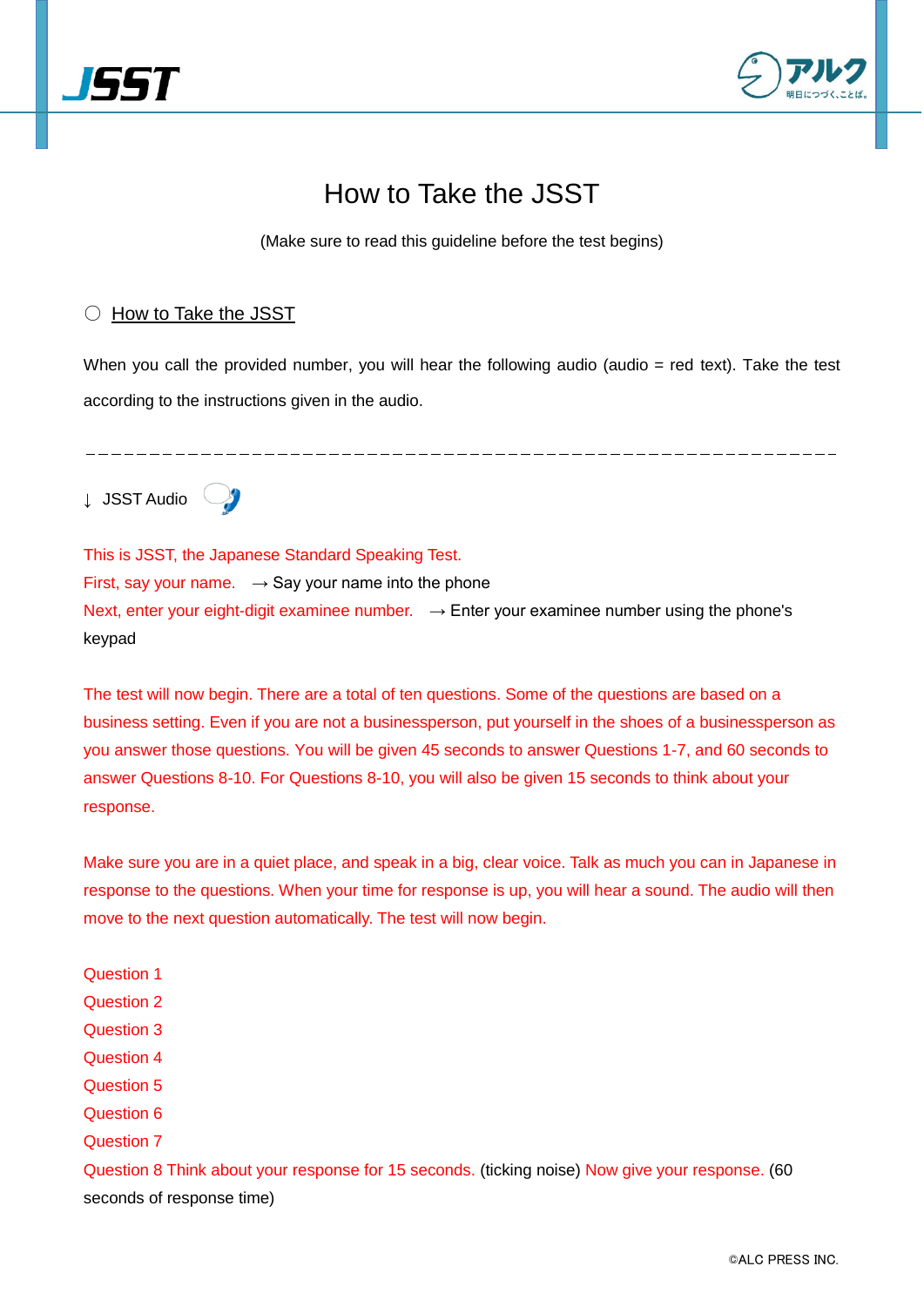



Question 9 Think about your response for 15 seconds. (ticking noise) Now give your response. (60 seconds of response time) Question 10 Your response for Question 10 must be in honorific language. Think about your response for 15 seconds. (ticking noise) Now give your response. (60 seconds of response time)

Thank you very much. This concludes the JSST, the Japanese Standard Speaking Test. Please end the phone call.

## ○ Points to Remember When Taking the Test

1. The audio you record will be evaluated by multiple evaluators. Make sure you are in a quiet place during the test, and speak in a loud, clear voice.

2. The test is made of 10 questions, and should take about 14 minutes. If you are using your mobile phone or smartphone to take the test, make sure your phone's battery does not run out during the test.

3. Do not put your phone on speakerphone when taking the test. Doing so will make it easier for surrounding noises to make it into the recording, and make your voice harder to hear.

4. Do not put your phone on mute when taking the test, as this will prevent your voice from being recorded.

5. After you complete the test, the audio will prompt you to "please end the phone call." Only end the phone call after you hear that prompt. Your responses will not be saved if you end the phone call before the prompt.

### ○ Behaviors That Are Prohibited During the Test

The following behaviors are prohibited during the test.

・ Asking other people for help (asking them for the answer, asking for advice, etc.)